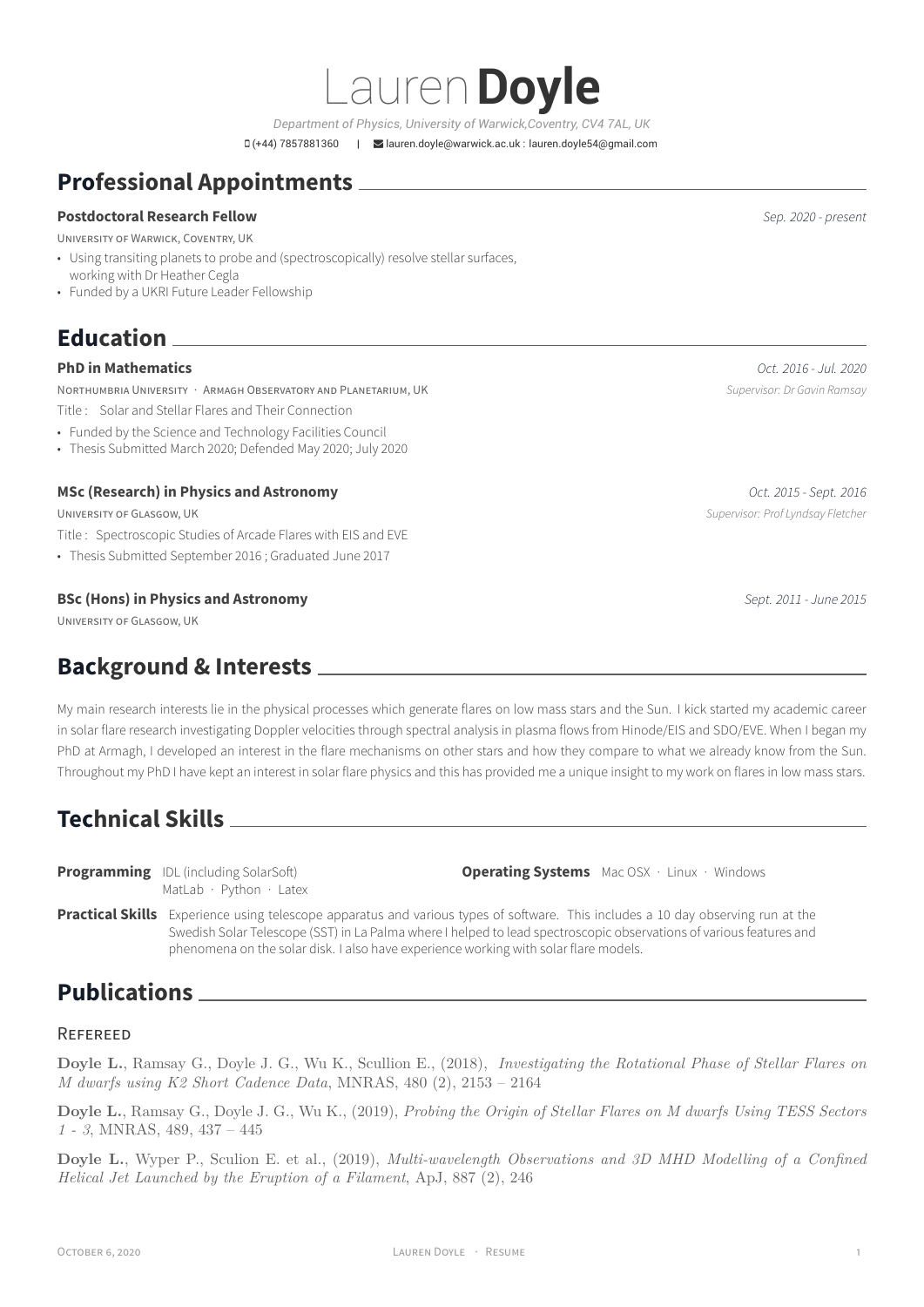**Doyle L.**, et al., (2020), *Superflares and Stellar Variability on Solar-Type Stars Using TESS*, MNRAS, 494 (3), 3596 – 3610

#### REFEREED (CO-AUTHOR)

Ramsay G., Doyle J.G., **Doyle L.**, (2020), *TESS observations of southern ultrafast rotating low-mass stars*, MNRAS, 497 (2), 2320-2326,

#### CONFERENCE PROCEEDINGS

**Doyle L.**, Ramsay G., Doyle J. G., (2018), *Searching for the Origin of Flares in M dwarfs*, The 20th Cambridge Workshop on Cool Stars, Stellar Systems, and the Sun, Boston, USA, <arXiv:1811.06594>

**Doyle L.**, et al., (2019), *Exploring Flaring Behaviour on Low Mass Stars, Solar-type Stars and the Sun*, IAU Symposium 354: Solar and Stellar Magnetic Fields, Copiapo, Chile, Proceedings of the International Astronomical Union, 15(S354), 384-391

### **Conferences, Meetings and Workshops**

#### ORAL PRESENTATIONS

| July 2020 | <b>UKSP Discussion Days (invited), UK</b>                                            |
|-----------|--------------------------------------------------------------------------------------|
| May 2020  | AOP Online Seminar, Armagh, UK                                                       |
| Nov 2019  | <b>Invited Talk at Northumbria University</b> , Newcastle, UK                        |
| Jul 2019  | <b>IAU Symposium 354: Solar and Stellar Magnetic Fields.</b> Copiapo, Chile          |
| Mar 2019  | The Kepler & K2 Science Conference V. Los Angeles, USA                               |
| Jul 2018  | The 20th Cambridge Workshop on Cool Stars, Stellar Systems, and the Sun, Boston, USA |
| Jun 2018  | <b>European Solar Physics Online Seminar, Europe</b>                                 |
| Jan 2018  | Dwarf Stars and Clusters with K2: a Workshop, Boston, USA                            |
| Aug 2017  | Royal Astronomical Society, National Astronomy Meeting, Hull, UK                     |

#### POSTER PRESENTATIONS

| Sep 2019 | The Irish National Astronomy Meeting (INAM), Armagh, Northern Ireland, UK            |
|----------|--------------------------------------------------------------------------------------|
| Jul 2018 | The 20th Cambridge Workshop on Cool Stars, Stellar Systems, and the Sun, Boston, USA |
| Jun 2016 | Royal Astronomical Society, National Astronomy Meeting, Nottingham, UK               |

TUTORIALS, WORKSHOPS AND OTHER

| Mar 2020 | <b>ESO Proposal Writing Workshop</b> , Dublin, Ireland                        |
|----------|-------------------------------------------------------------------------------|
| Mar 2019 | Building Early Science with TESS, Chicago, USA                                |
| Dec 2018 | <b>DKIST Science Use Case Workshop.</b> New Mexico, USA                       |
| Sep 2018 | Python in Astronomy Workshop, Hull, UK                                        |
| Jun 2017 | Ten Day Observing Run at the Swedish Solar Telescope (SST), La Palma, Spain   |
| Nov 2016 | FCHROMA Workshop: Observations and Modelling of Solar Flares, Wroclaw, Poland |
| Sep 2016 | Introduction to Solar System Plasma Physics Summer School, St Andrews, UK     |

### **Grants/Awards**

| Nov 2015 | <b>British Science Week Grant.</b> £350 funding to run multiple observatory tours for the public during |
|----------|---------------------------------------------------------------------------------------------------------|
|          | British Science Week 2016.                                                                              |
| Oct 2016 | Science Technology Facilities Council Student Scholarship, Research Scholarship: competitive            |
|          | scholarship that awarded full tuition and maintenance for PhD study. Total value approx £61,000         |
| Feb 2018 | Royal Astronomical Society Small Grant Award, £900 travel support to attend Cool Stars 20 in            |
|          | Boston, USA                                                                                             |
|          | The 20th Cambridge Workshop on Cool Stars, Stellar Systems, and the Sun, \$600 to cover the             |
| Apr 2018 | conference fee                                                                                          |
| Jan 2019 | <b>Building Early Science with TESS.</b> \$400 to cover accommodation costs for the workshop in         |
|          | Chicago, USA                                                                                            |
| Jan 2019 | Institute of Physics Bursary from Plasma Physics Group, £300 travel support to attend the 354th         |
|          | IAU Symposium on Solar and Stellar Magnetic Fields in Copiapo, Chile                                    |